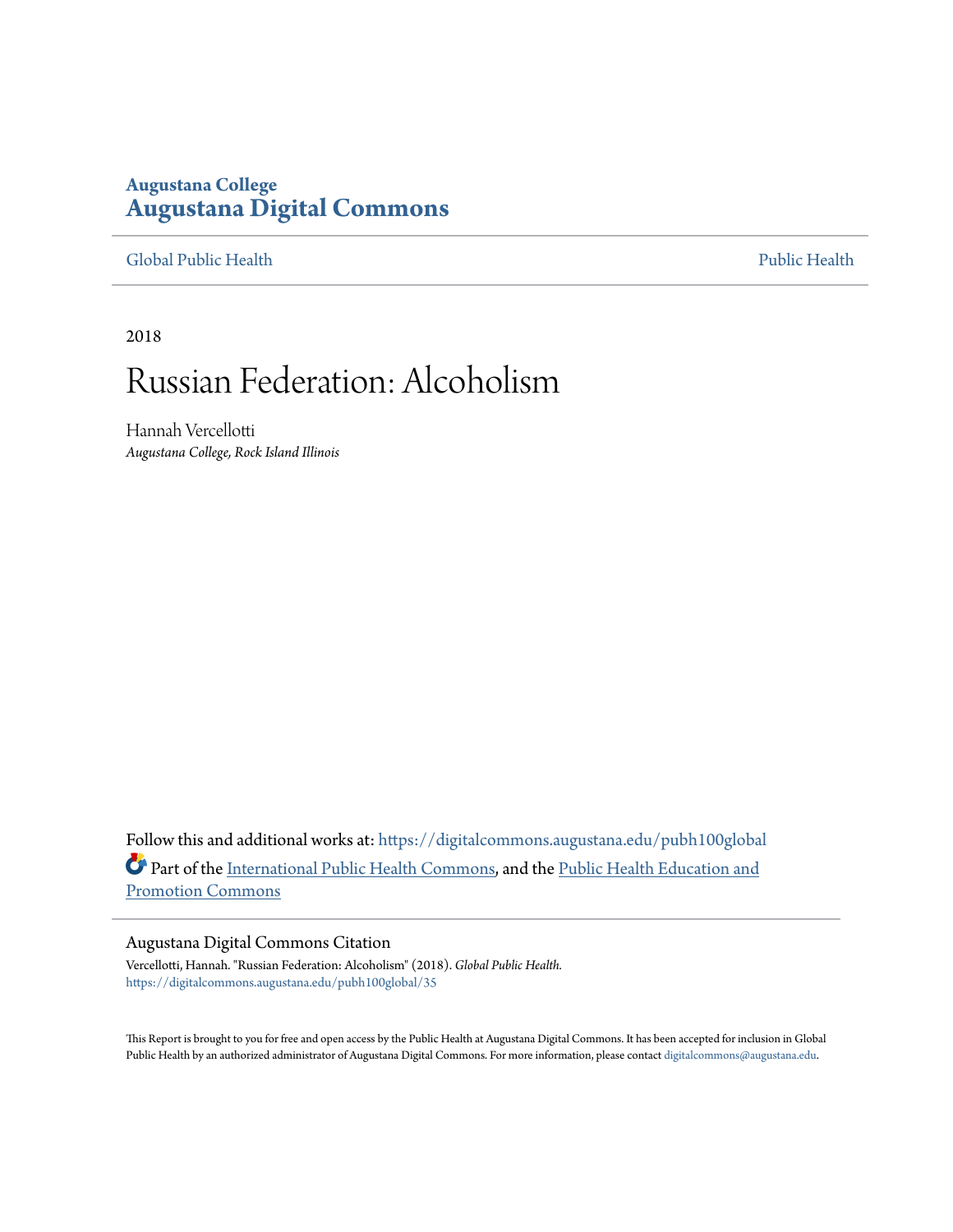# **ALCOHOLISM IN THE RUSSIAN FEDERATION**

## PUBLIC HEALTH BRIEF **HANNAH VERCELLOTTI ABOUT THE NATION**

Pictured below, the Russian Federation (Russia) is located in Europe, and covers 17 million sq. km, making it the largest nation in the world (CIA, 2017). It is so big that the country shares land borders with 14 countries, such as China, and Poland, and its coastline is along the Arctic Ocean, Pacific Ocean, and multiple seas (CIA, 2017).



(CIA, 2017)

### QUICK FACTS (CIA, 2017)

| Population                       | 142, 257, 519                              |
|----------------------------------|--------------------------------------------|
| Top three known<br>ethnic groups | 77.7% Russian, 3.7%<br>Tatar, 1.4% Bashkir |
| Language                         | Russian                                    |
| Religions                        | Russian Orthodox,<br>Muslim, Christian     |
| Type of<br>government            | Semi-presidential<br>federation            |

### POLITICAL STRUCTURE

Governments adhering to a semi-presidential federation system consist of a president, who is voted into office by the population, and prime minister and cabinet, who are named by the president. The president is elected in a two-round system that takes place every six years, and he or she can only

hold office twice. Currently, the president of Russia is Vladimir Putin and the prime minister is Dmitry Medvedev (CIA, 2017)

### MAJOR CHALLENGES FACED BY THE NATION

Today, Russia is faced with numerous internal and external challenges. Foremost, Russia has one of the world's highest death rates and lowest birth rates among developed nations (Danton, 2007, p. 42). This may be due to their switch to a marketbased healthcare system where one's income level determines care. Furthermore, the leading cause of death in Russia is coronary heart disease which is largely affected by excessive alcohol use (Danton, 2007, p. 42). Furthermore, many of Russia's institutions, such as healthcare and law enforcement, are believed to be corrupt. This corruption can carry over into external challenges, especially with the United States. These two highly-advanced countries are generally skeptical of one another and compete for the most technological advancements.

### **ABOUT THE PUBLIC HEALTH PROBLEM**

Alcoholism and excessive alcohol use is a major public health problem in Russia, and has been around for at least a century. According to the figure below, Russians consume alcohol more than the vast majority of other countries. This high consumption and alcoholism has led to the country's high death rate. In fact, Zaridze et al. (2014) found that vodka and other strong alcoholic beverages are considered a major cause of death in Russia (p. 1471). In addition to